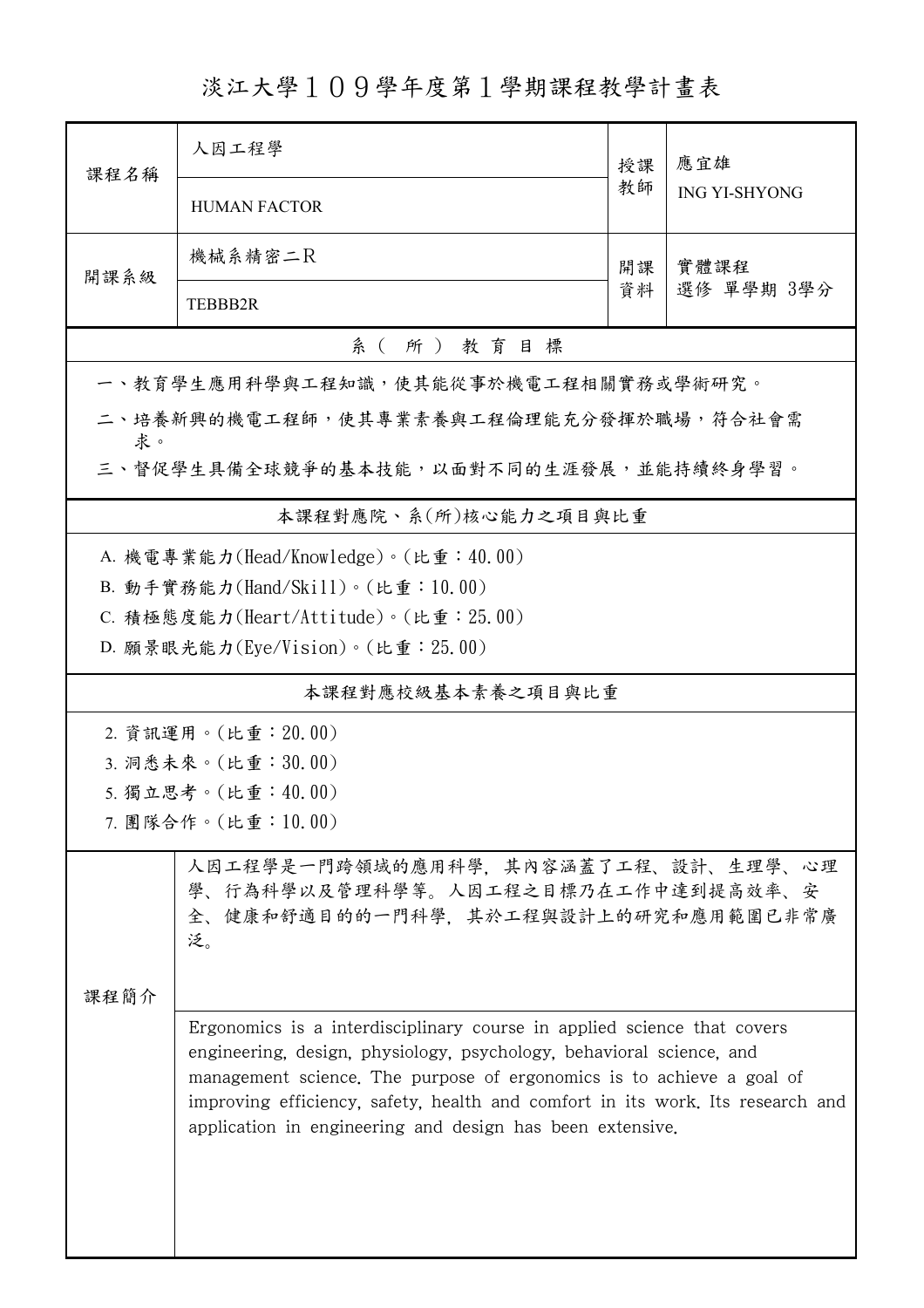## 本課程教學目標與認知、情意、技能目標之對應

將課程教學目標分別對應「認知(Cognitive)」、「情意(Affective)」與「技能(Psychomotor)」 的各目標類型。

一、認知(Cognitive):著重在該科目的事實、概念、程序、後設認知等各類知識之學習。

二、情意(Affective):著重在該科目的興趣、倫理、態度、信念、價值觀等之學習。

三、技能(Psychomotor):著重在該科目的肢體動作或技術操作之學習。

| 序<br>號         | 教學目標(中文)                      |                                          |              | 教學目標(英文)                                                                                             |                                                                                      |  |  |  |
|----------------|-------------------------------|------------------------------------------|--------------|------------------------------------------------------------------------------------------------------|--------------------------------------------------------------------------------------|--|--|--|
|                | 知識                            | 使學生瞭解人因工程之基礎概念與                          |              |                                                                                                      | Help students to understand the fundamental<br>concepts and knowledge in ergonomics. |  |  |  |
|                | 幫助學生學習利用人因工程設計理<br>念來解決工程上之問題 |                                          |              | Help students to learn and possess problem solving<br>capability.                                    |                                                                                      |  |  |  |
| $\overline{3}$ | 程問題之能力。                       |                                          |              | 培養學生發現、分析和解決人因工  Develop students' ability to discover, analyze and<br>solve problems in ergonomics. |                                                                                      |  |  |  |
|                | 教學目標之目標類型、核心能力、基本素養教學方法與評量方式  |                                          |              |                                                                                                      |                                                                                      |  |  |  |
| 序號             | 目標類型                          | 院、系 $(\hbox{\tt m})$<br>核心能力             | 校級<br>  基本素養 | 教學方法                                                                                                 | 評量方式                                                                                 |  |  |  |
| 1              | 認知                            | A                                        | 5            | 講述、討論                                                                                                | 測驗、討論(含課<br>堂、線上)                                                                    |  |  |  |
| 2              | 認知                            | <b>ACD</b>                               | 235          | 講述、討論                                                                                                | 測驗、討論(含課<br>堂、線上)                                                                    |  |  |  |
| 3              | 認知                            | <b>ABCD</b>                              | 2357         | 講述、討論、發表、實作                                                                                          | 測驗、討論(含課<br>堂、線上)、實作、報<br>告(含口頭、書面)                                                  |  |  |  |
|                |                               |                                          |              | 授課進度表                                                                                                |                                                                                      |  |  |  |
| 週<br>欤         | 日期起訖                          |                                          |              | 內 容 (Subject/Topics)                                                                                 | 備註                                                                                   |  |  |  |
| 1              | $109/09/14$ ~<br>109/09/20    | Origin and developing of ergonomics      |              |                                                                                                      |                                                                                      |  |  |  |
| $\overline{2}$ | $109/09/21$ ~<br>109/09/27    | Anthropometry                            |              |                                                                                                      |                                                                                      |  |  |  |
|                | $109/09/28$ ~<br>109/10/04    | Mechanical characteristics of human body |              |                                                                                                      |                                                                                      |  |  |  |
| 4              | $109/10/05$ ~<br>109/10/11    | Mechanical characteristics of human body |              |                                                                                                      |                                                                                      |  |  |  |
| 5              | $109/10/12$ ~<br>109/10/18    | Work physiology                          |              |                                                                                                      |                                                                                      |  |  |  |
| 6              | $109/10/19$ ~<br>109/10/25    | Work physiology                          |              |                                                                                                      |                                                                                      |  |  |  |
| 7              | $109/10/26$ ~<br>109/11/01    | Musculoskeletal disorders                |              |                                                                                                      |                                                                                      |  |  |  |
| 8              | $109/11/02$ ~<br>109/11/08    | Musculoskeletal disorders                |              |                                                                                                      |                                                                                      |  |  |  |
| 9              | $109/11/09$ ~<br>109/11/15    | Slip prevention                          |              |                                                                                                      |                                                                                      |  |  |  |
|                |                               |                                          |              |                                                                                                      |                                                                                      |  |  |  |